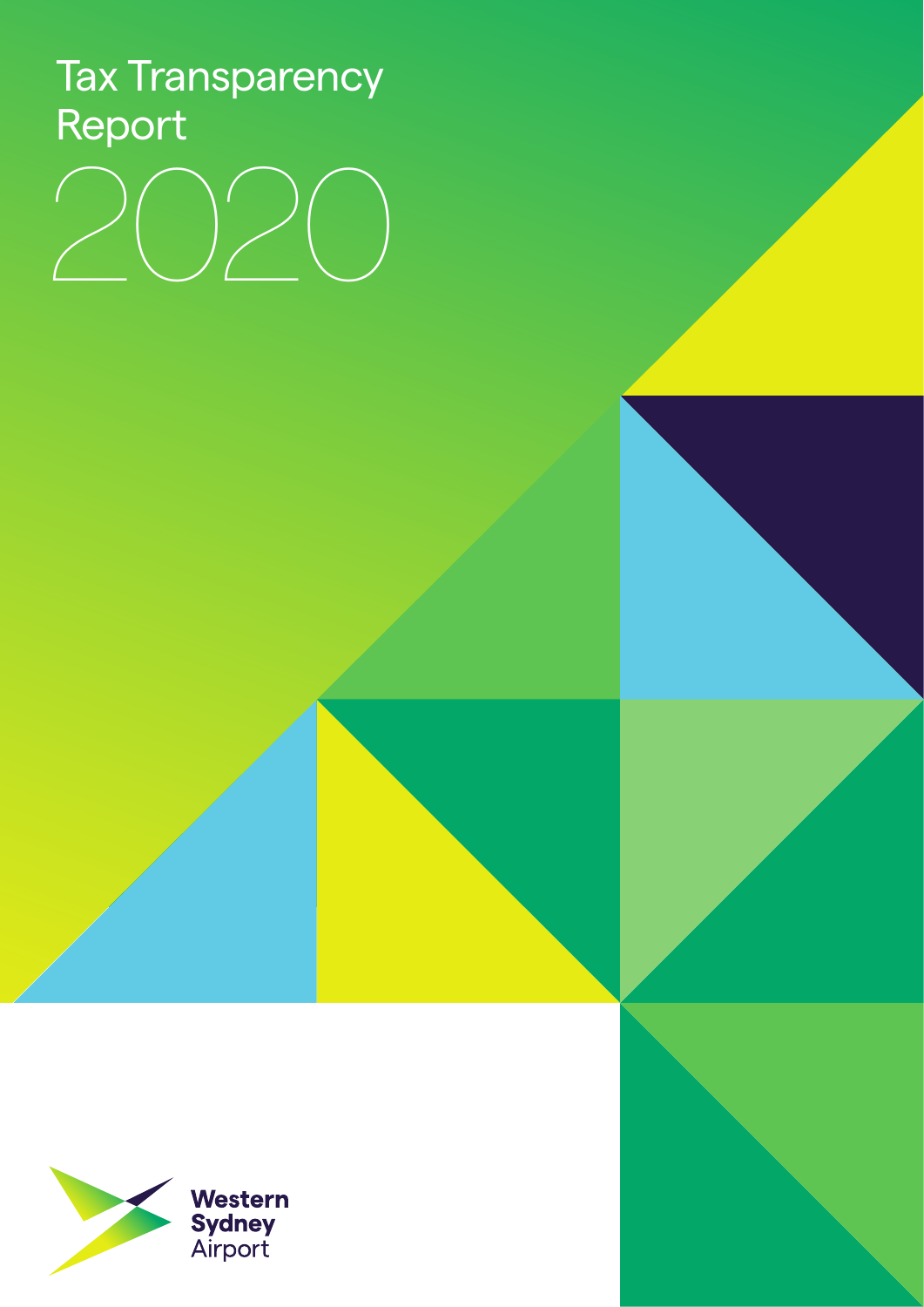# **Introduction**

In order to improve the transparency of businesses tax affairs, the Board of Taxation has designed a Tax Transparency Code (TTC) that includes a set of principles and minimum standards which act as guidance for businesses to make disclosures around their tax contribution and compliance with Australia's tax laws.

WSA Co Limited (WSA) support's the Australian Government's efforts to promote Tax Transparency. WSA has voluntarily signed up to the TTC and has chosen to disclose the information contained in this report in order to provide additional information to assist the public in understanding our tax position. This reflects the intention of WSA to maintain a productive and transparent relationship with the Australian Taxation Office (ATO).

## **Our Business**

WSA was established by the Australian Government on 7 August 2017 to deliver and operate the Western Sydney International Airport as an integrated transport hub to resolve aviation capacity challenges in the Sydney basin. Construction at the Airport site is underway with completion planned for 2026.

Our vision is to build an airport that will be the gateway of choice and deliver infrastructure that will benefit the people of Western Sydney, and Australia.

Western Sydney International is one of Australia's most significant infrastructure projects and will be a major catalyst for growth and development in the region, as well as for the state of New South Wales. Our current workforce for the construction phase is well above the 30% target set for local employment.

WSA is a Government Business Enterprise and is subject to tax in the same way as any large Australian corporate taxpayer. WSA is currently in the construction phase of the project with no commercial revenue expected to be derived until the completion of the airport in 2026. As a result, WSA will not pay corporate income tax for the foreseeable future.

### **Tax Strategy and Governance**

Throughout the development of the project WSA has adopted sound and commercial practices and maintains the highest standard of risk management across its operations.

As part of the wider risk framework in place, WSA has established a specific Tax Risk Management and Governance Framework (the Framework) which governs our tax strategy and acts as a guide for the effective management of tax risks. The Framework was reviewed and approved by the Audit & Risk Committee (ARC) in August 2018.

As part of the Framework, the Board has endorsed the following to be implemented throughout WSA:

- To comply with all tax compliance obligations in a timely manner.
- To ensure that tax risks are considered as part of the overall commercial assessment of any transaction.
- To take a conservative approach to the assessment and management of tax risk with a view to always being considered by revenue authorities as low risk.
- To maintain open and transparent relationships with all relevant revenue authorities.
- Not to participate in tax evasion or to facilitate the evasion of tax by a third party in any way.
- To protect the reputation of WSA in relation to tax matters.
- To proactively engage and communicate regularly with the ARC and the Board, so as to adopt a 'no surprises' approach to the management of tax risk.
- The ARC has committed to review the Framework on an annual basis to ensure it remains fit for purpose.

### **Income Tax Disclosures**

Reconciliation of Accounting Profit to Tax Expense / Tax Paid (as derived from the WSA audited financial statements for the year ended to 30 June 2020) and Effective Tax Rate (ETR).

| <b>Reconciliation of accounting profit</b><br>to income tax expense | 30 June 2020<br><b>SOOO</b> |
|---------------------------------------------------------------------|-----------------------------|
| Loss before income tax                                              | (363, 452)                  |
| Tax at the company tax rate of 30%                                  | (109, 036)                  |
| Increase / (decrease) in income tax expense<br>due to:              |                             |
| Permanent differences                                               | 6                           |
| Temporary differences not recognised                                | 109,030                     |
| Income tax expense                                                  |                             |

| <b>Reconciliation of Income Tax Expense to</b><br><b>Income Tax Paid</b> | <b>30 June 2020</b><br><b>SOOO</b> |
|--------------------------------------------------------------------------|------------------------------------|
| Income tax expense                                                       |                                    |
| Movements in temporary differences                                       |                                    |
| Income tax paid                                                          |                                    |